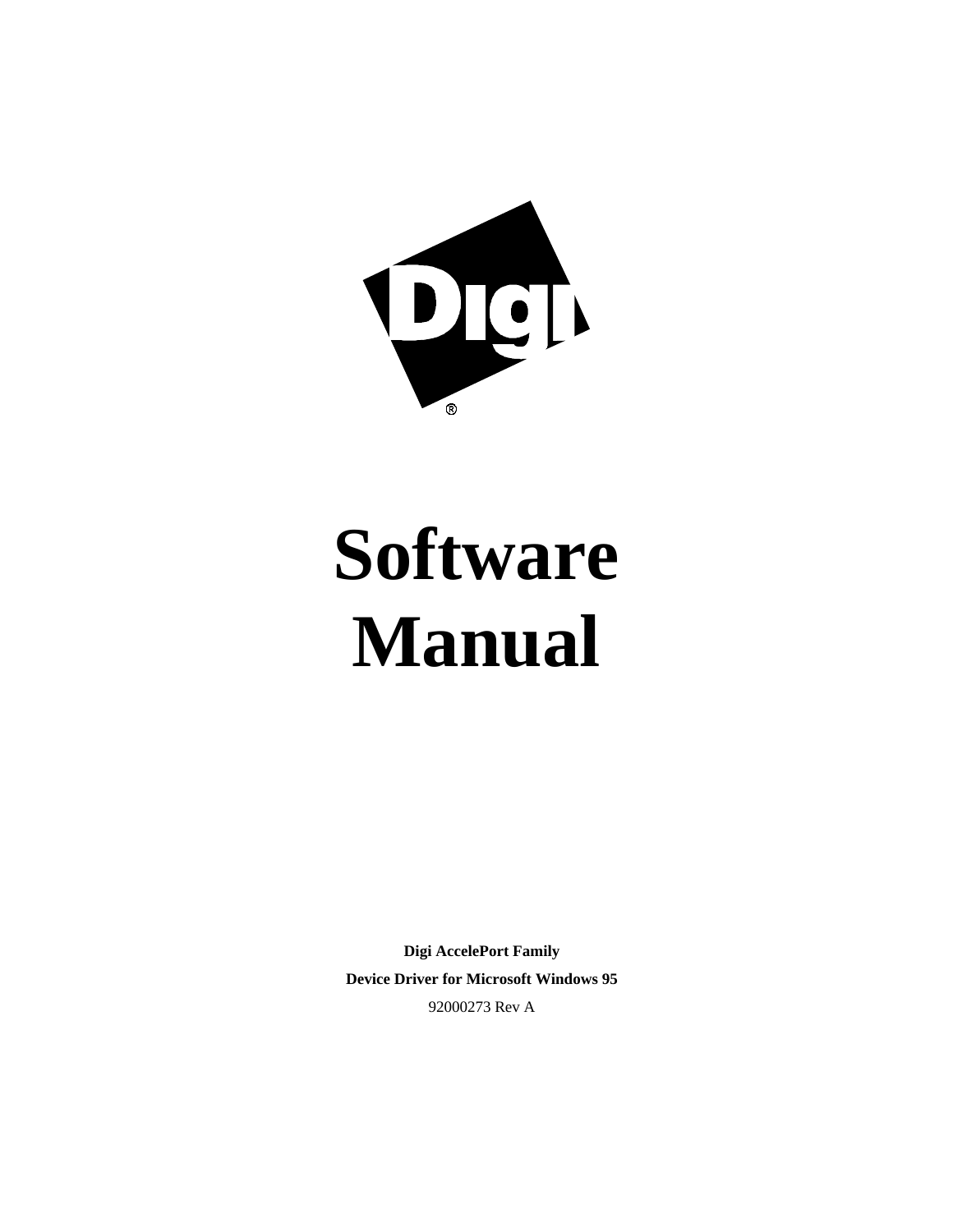AccelePort and the Digi logo **polyton** are either trademarks or registered trademarks of Digi International Inc. in the United States and/or other countries.

**Xe**, **4e**, **8e**, **Xr**, **4r**, **8r**, **Xr 920**, **4r 920**, **8r 920**, **Xem** and **PORTS** are trademarks of Digi International Inc.

Microsoft, Windows and Windows 95 are either trademarks or registered trademarks of Microsoft Corporation in the United States and/or other countries.

All other brand and product names may be the trademarks of their respective holders.

#### © Digi International Inc. 1997 All Rights Reserved

Information in this document is subject to change without notice and does not represent a commitment on the part of Digi International.

Digi provides this document "as is", without warranty of any kind, either expressed or implied, including, but not limited to, the implied warranties of fitness or merchantability for a particular purpose. Digi may make improvements and/or changes in this manual or in the product(s) and/or the program(s) described in this manual at any time.

This product could include technical inaccuracies or typographical errors. Changes are periodically made to the information herein; these changes may be incorporated in new editions of the publication.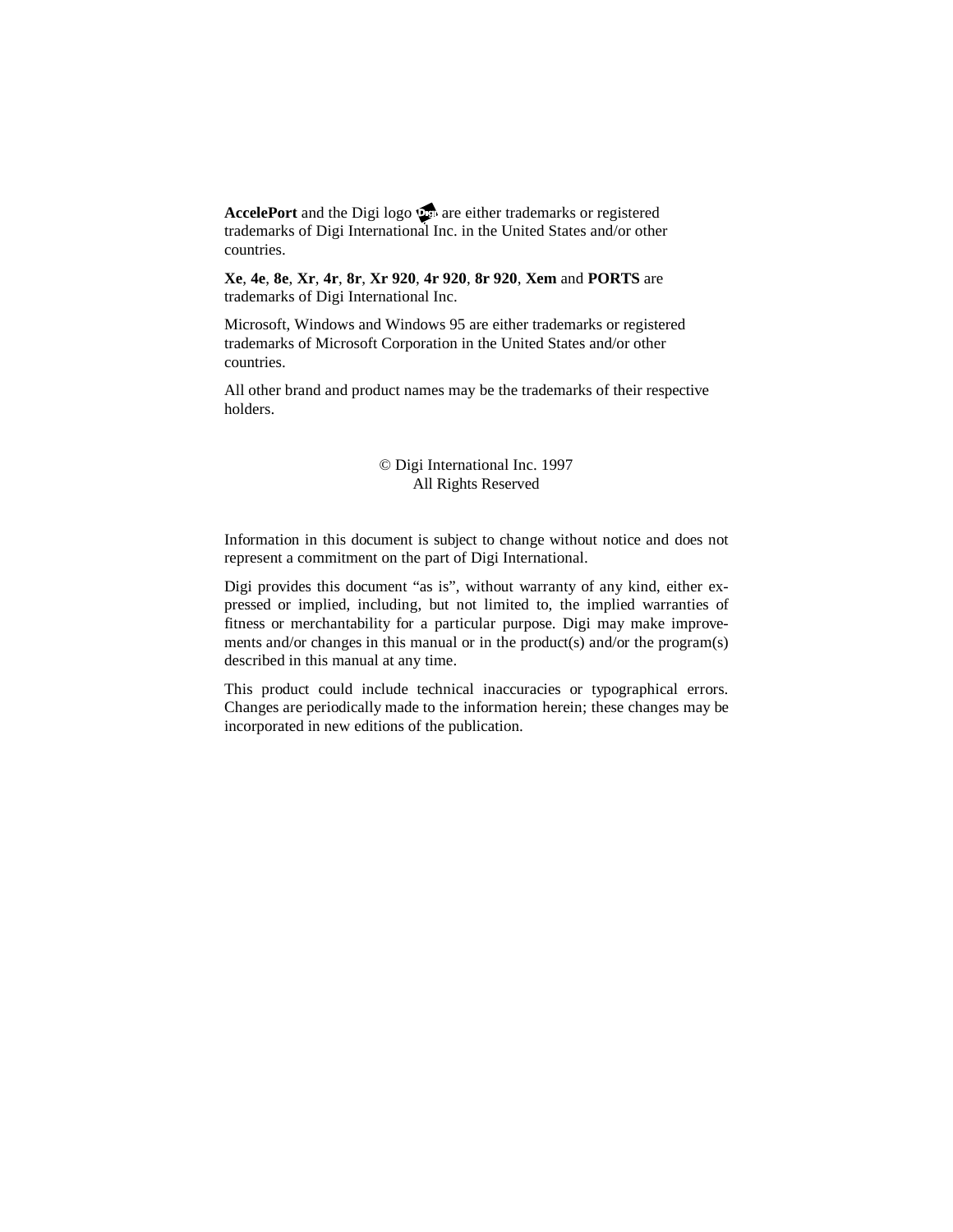# **Table of Contents**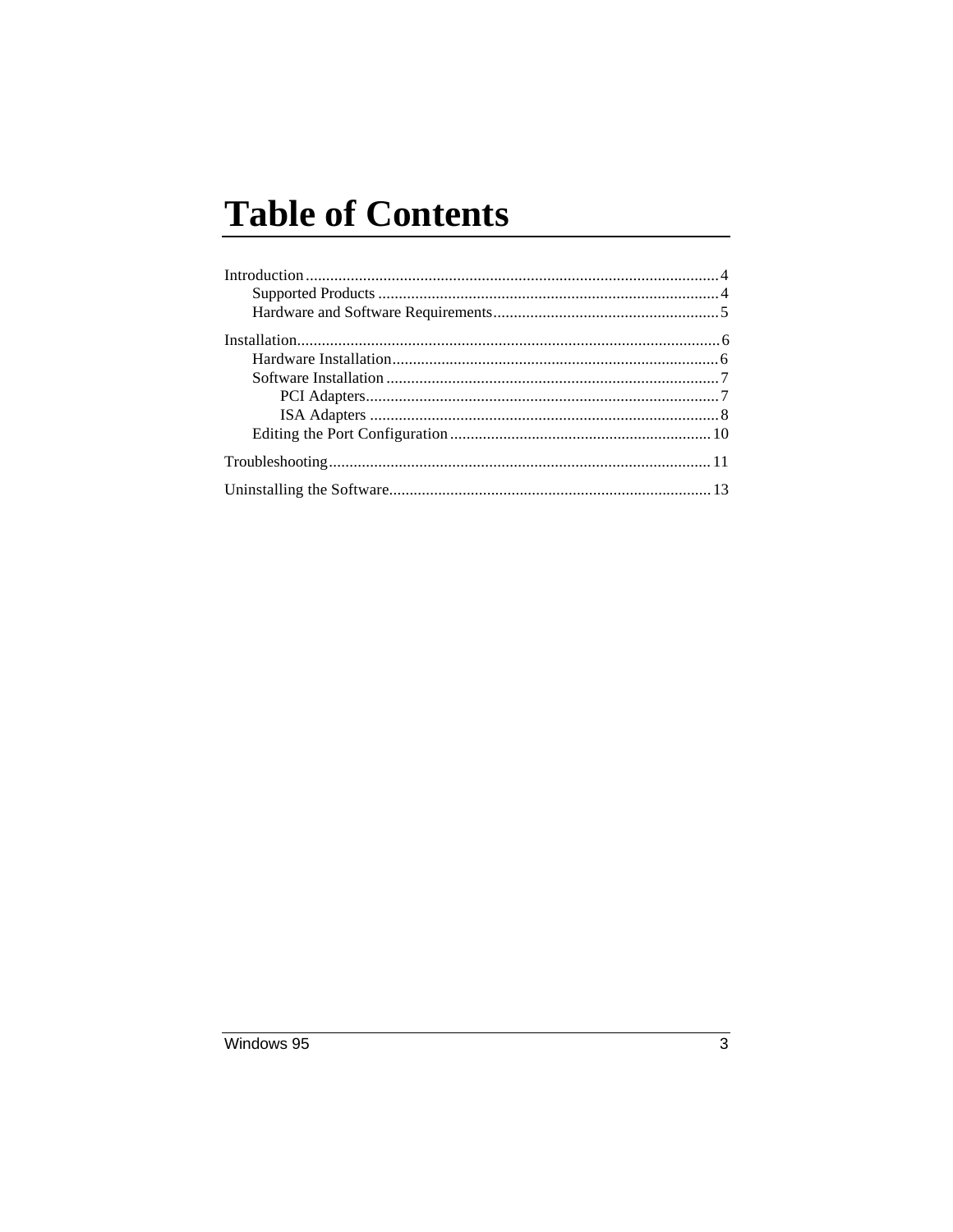## **Introduction**

This manual provides the information you need to install, configure and operate Digi AccelePort® asynchronous serial communications adapters in the Microsoft® Windows® 95 environment. The accompanying diskette contains all of the files required to install and configure the device driver software.

The Digi device driver for Windows 95 is a VCOMM Port Driver, and supports all applications which use the Windows® COMM API. This includes Dial Up Networking, Microsoft FAX and many other Windows communications applications. This device driver does not support virtual UARTs or Interrupt 14h BIOS commands.



See the file **README95.WRI** on the distribution diskette for installation notes and other information not available at this manual's press time.

### **Supported Products**

The Windows 95 device driver package supports the following AccelePort adapters:

- $\operatorname{Kr}^{\mathbb{N}}$  ISA,  $\operatorname{Kr}^{\mathbb{N}}$  PCI,  $\operatorname{Xr}$  920<sup>™</sup> ISA and  $\operatorname{Xr}$  920<sup>™</sup> PCI four and eight port adapters
- $Xe^{m}$  two, four and eight port adapters
- $\mathbf{Xem}^{\mathbb{M}}$  ISA and  $\mathbf{Xem}^{\mathbb{M}}$  PCI host adapters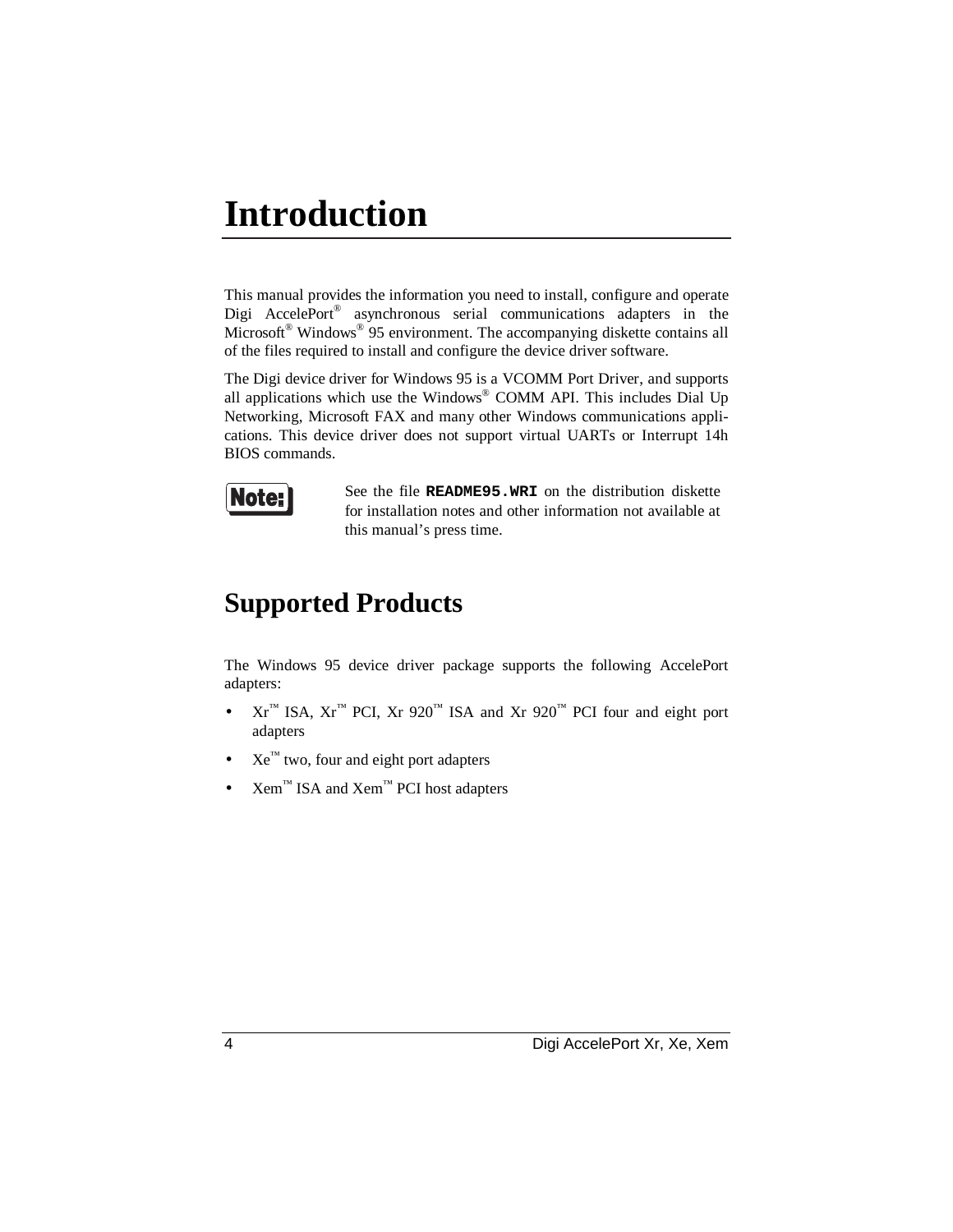### **Hardware and Software Requirements**

- One or more Digi AccelePort serial communications adapters (AccelePort Xr/Xr 920, AccelePort Xe or AccelePort Xem)
- Microsoft Windows 95
- One or more application programs, such as the Windows Terminal program or PROCOMM PLUS for Windows, which support Windows COMM API calls



The MS-DOS device driver for Digi intelligent communications adapters must *not* be loaded. Look in your **CONFIG.SYS** file for the following line:

**DEVICE=C:\DIGI\XIDOS5.SYS**

If present, either delete it, or disable it by inserting "**REM**" (for "remark") at the beginning of the line:

**REM DEVICE=C:\DIGI\XIDOS5.SYS**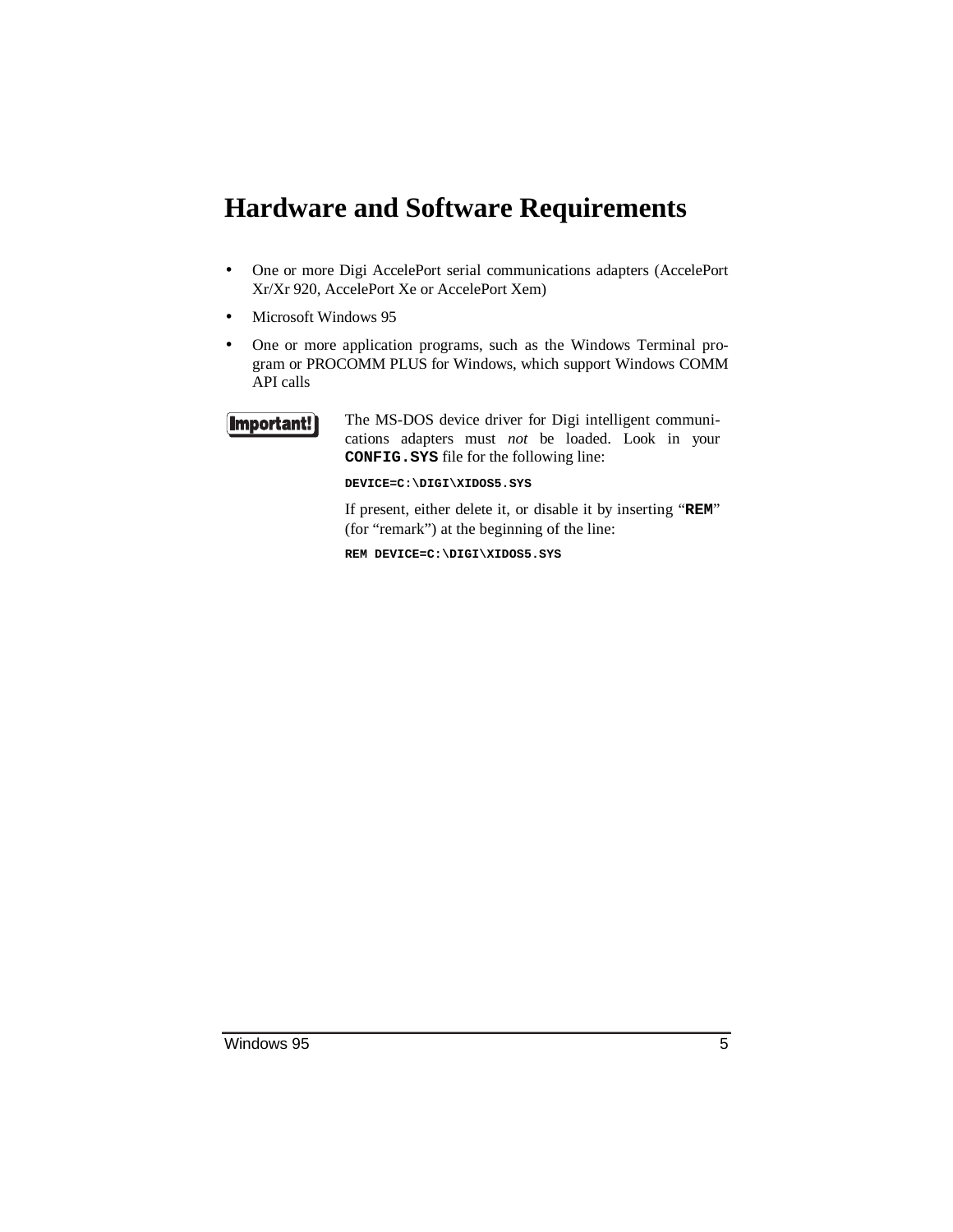# **Installation**

### **Hardware Installation**

Before proceeding with the software installation for the Microsoft Windows device driver, you must first install the adapter(s) according to the instructions in the *Installation Guide* for your adapter.



When installing multiple PCI adapters, it is necessary to install and configure them one at a time to insure that the correct parameters are applied to each adapter.

If you move a PCI adapter from one slot to another, you will need to remove the adapter installation and reinstall the driver with the adapter in the new slot.



*Before attempting to install the Windows Device driver, be sure to run the User Diagnostics to verify that the adapter is working correctly. See the* Installation Guide *for your adapter for details.*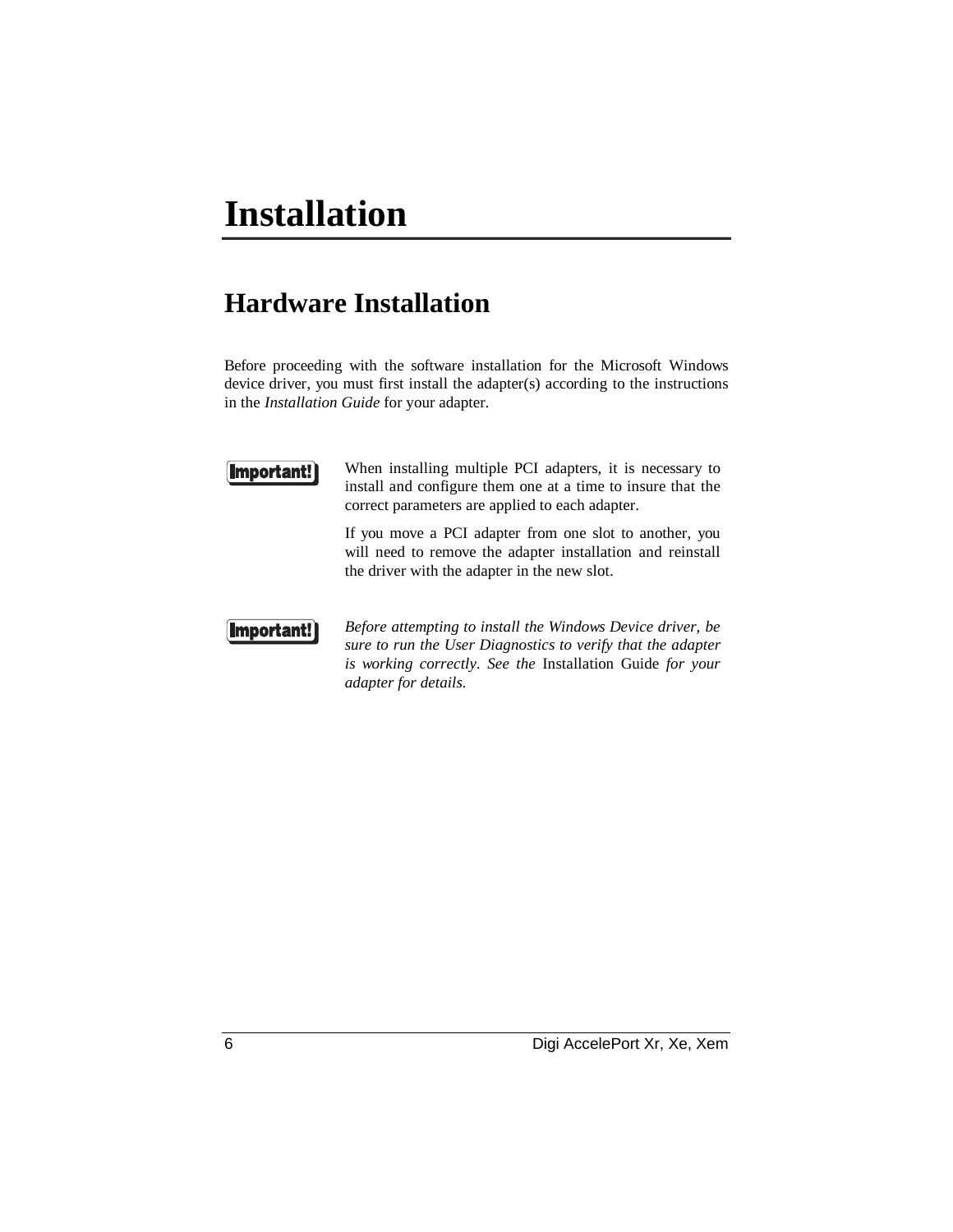### **Software Installation**



*Do not run SETUP to install the Windows 95 device driver.*

#### **PCI Adapters**

- **1.** Start Windows 95. Windows 95 will detect the new adapter and display the message "**New Hardware Found**". This message will be followed by "Windows has found new hardware and is installing the software for it."
- **2.** At the prompt to "**Select which driver you want to install…**", select "**Driver from disk provided by hardware manufacturer**" and click **OK**. Specify the driver file location and click **OK** again.

The message "Building driver database information file" will appear briefly.

If you are installing an AccelePort Xr PCI, you will be prompted to specify which adapter (4r or 8r) you have installed (if your adapter is an Xr 920 PCI, this is determined automatically by the configuration software).

**3.** The **Ports Configuration** property page will now be displayed for you to view the assigned port names. For an Xem adapter, you will need to configure the PORTS<sup>™</sup> modules that are connected to your adapter. Online help is available for more information. When finished, click **OK**.

The Digi software is now installed. To activate it, restart your computer.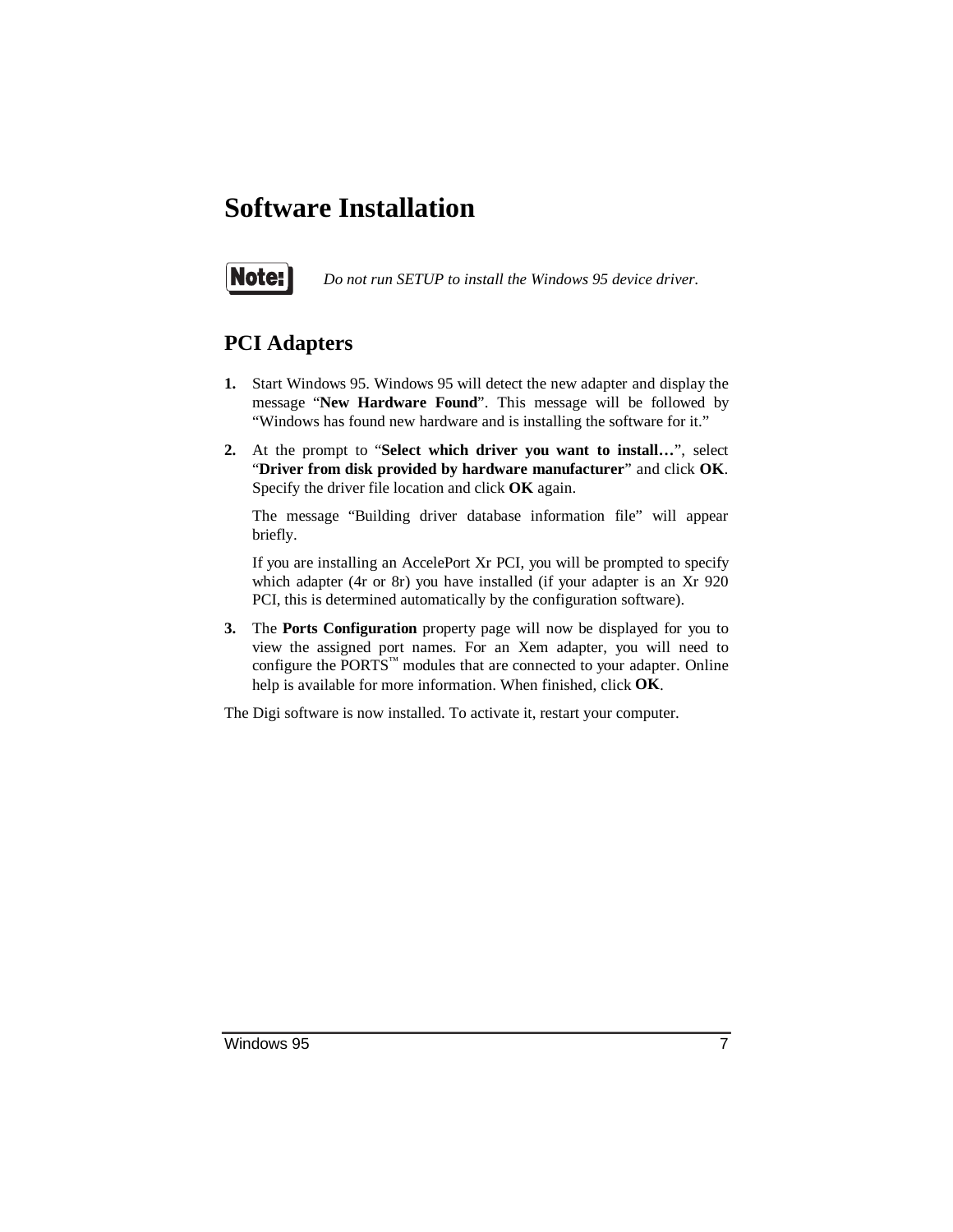#### **ISA Adapters**

#### **Add the New Hardware to Windows 95:**

- **1.** Start Windows 95.
- **2.** From the Windows 95 Control Panel, start the **Add New Hardware** wizard.
- **3.** Click **Next** to begin installing new hardware.
- **4.** You will be asked: "Do you want Windows to search for your new hardware?" Select **No**, then click on **Next**.
- **5.** Highlight the **Other Devices** hardware type, then click on **Next** (on subsequent installs you will be able to select "**Digi Intelligent Async Adapter**" for the hardware type).
- **6.** Click on **Have Disk**.
- **7.** On the **Install from Disk** applet, enter the drive or directory location of the Digi Windows 95 driver files, then click on **OK**.
- **8.** A list of Digi adapter choices will appear. Select your adapter from the list and click on **Next**.
- **9.** Write down or print the displayed list of hardware settings. If you need to, you can adjust these settings later by using the Device Manager in the System control panel (look for the device under the "Digi Intelligent Async Adapter" hardware type). *If the hardware settings are not displayed, see the troubleshooting tips starting on page 11.*
- **10.** Click **Next**. The driver files will be copied to your system. The message, "Building driver database information file," will appear briefly.
- **11.** The **Ports Configuration** property page will be displayed for you to view and edit the assigned port names. For an Xem adapter, you will need to configure the PORTS modules that are connected to your adapter. On-line help is available for more information. When you are finished, click **OK**.
- **12.** Click **Finish**.
- **13.** A **System Settings Change** applet will ask whether you want to shut down your computer now. Click on **No**.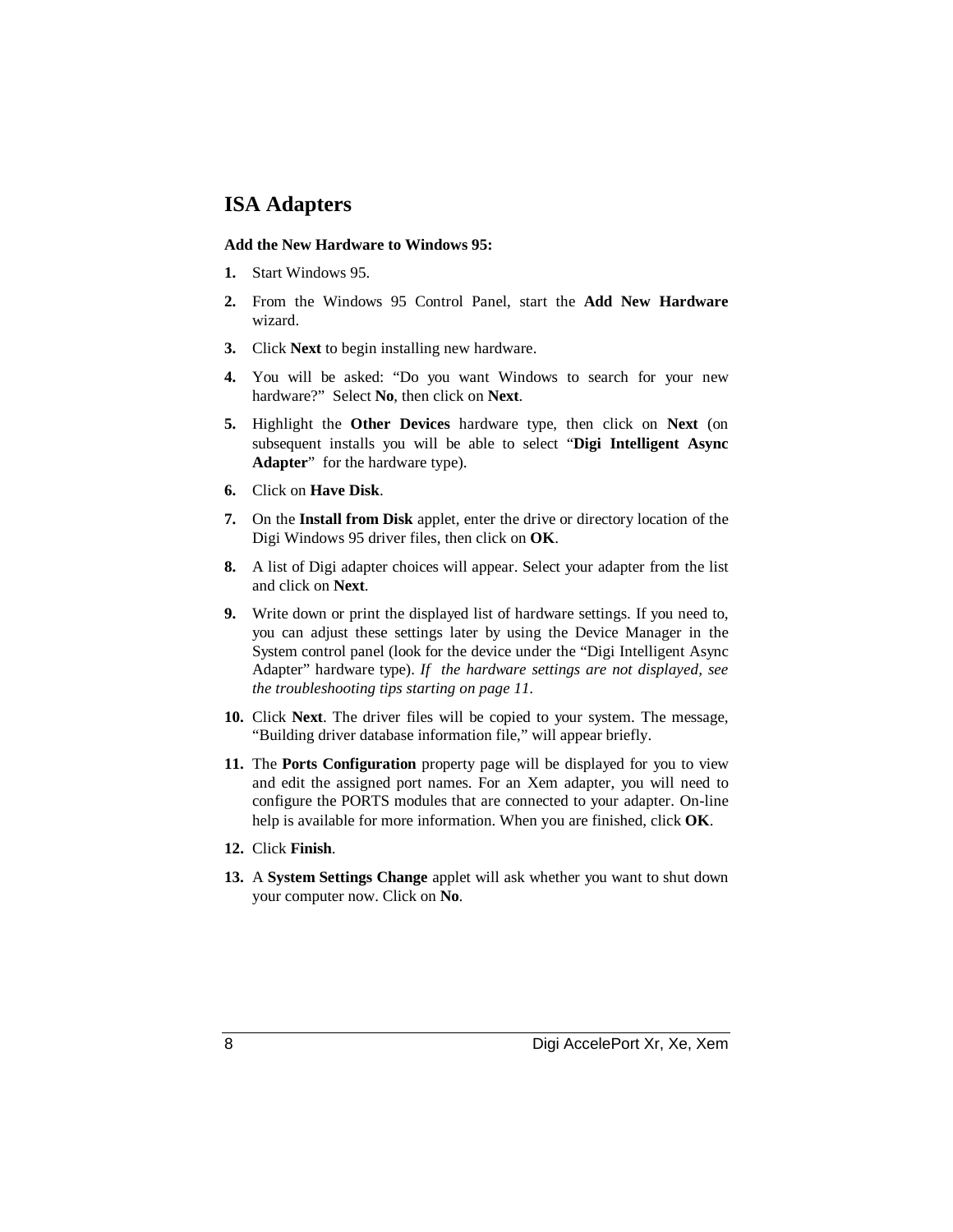#### **Edit the Assigned Hardware Resources and Enable Ports:**

- **1.** From the Windows 95 Control Panel, start the **System** wizard. Select the **Device Manager** tab. If you "**view devices by type**", the Digi device will be listed under "**Digi Intelligent Async Adapters**". Highlight the Digi adapter entry and select **Properties**.
- **2.** Use the **Resources** property tab to configure the hardware resources for your adapter. Online help is provided.

The Digi software is now installed. To activate it, restart your computer.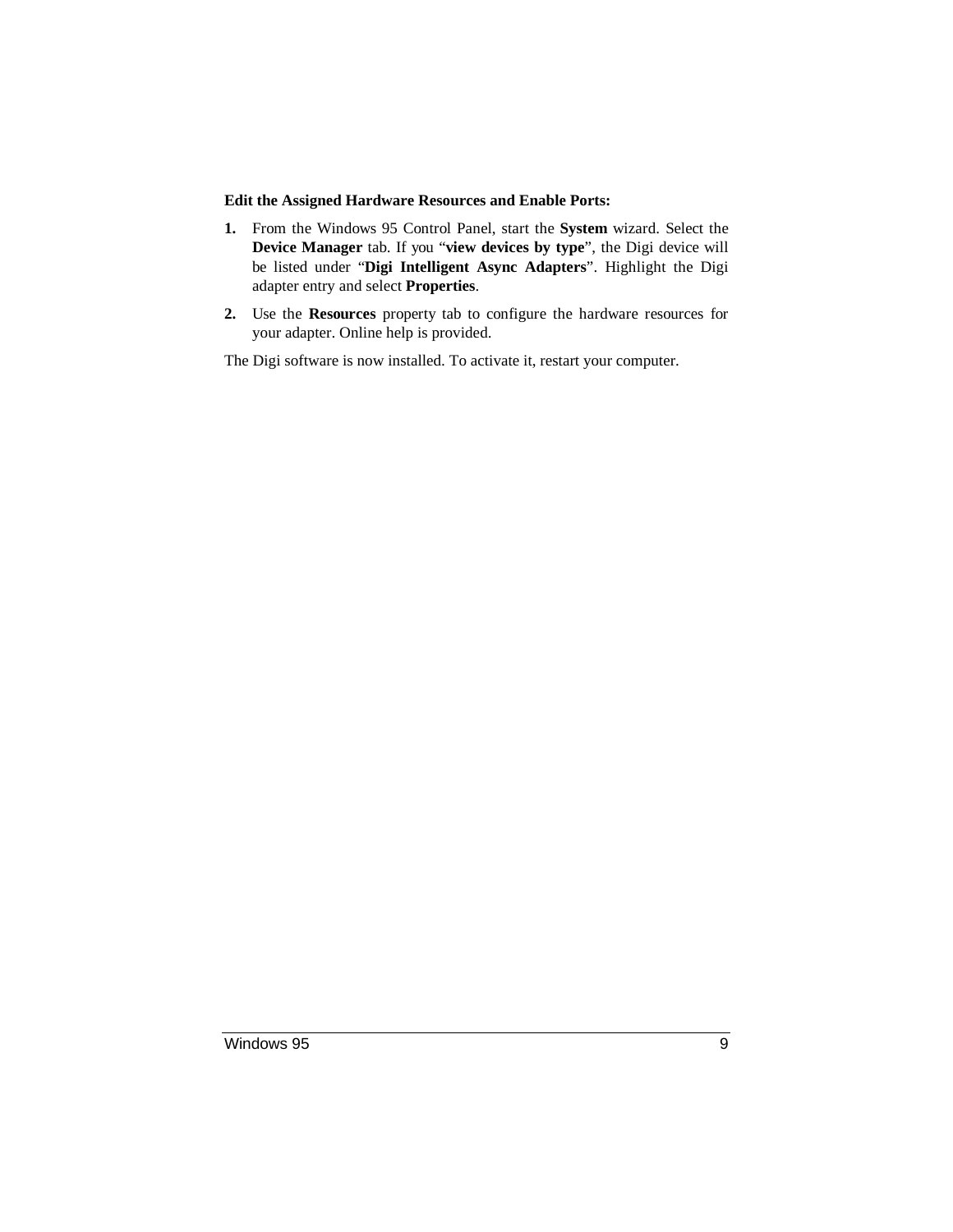### **Editing the Port Configuration**

If you need to edit the configuration of the attached ports, follow the steps below:

- **1.** From the Windows 95 Control Panel, start the **System** wizard. Select the **Device Manager** tab. If you "**view devices by type**", the Digi device will be listed under "**Digi Intelligent Async Adapters**". Highlight the Digi adapter entry and select **Properties**.
- **2.** Select the Port Configuration tab. Online help is available for more information.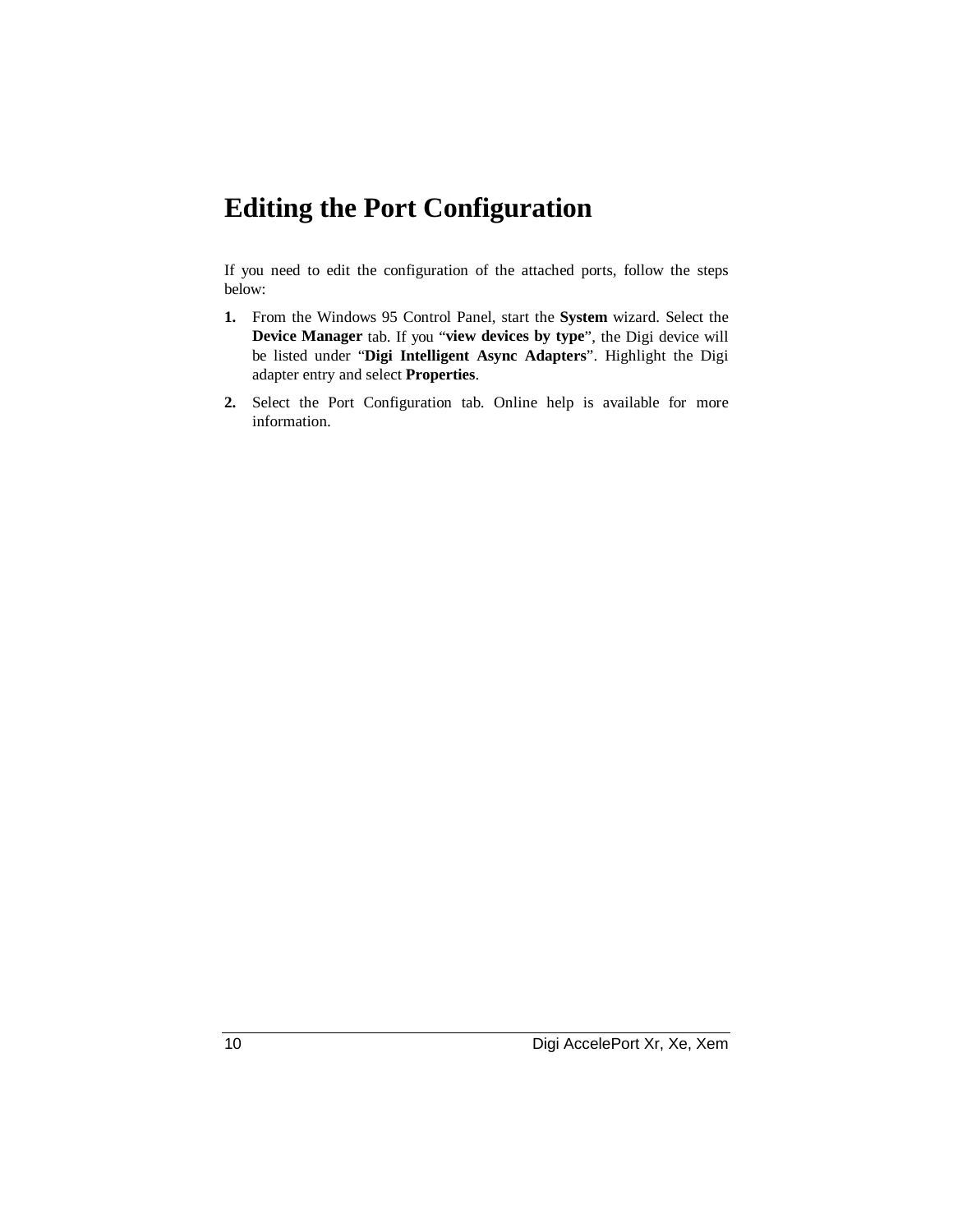# **Troubleshooting**

#### **Problem**

Under **Windows 95**, when I attempt to install an adapter, the "Add New Hardware" wizard displays a warning dialog box which says "You are using other hardware that conflicts with the hardware you are trying to install." This is displayed during the installation at the point when you would normally expect the assigned hardware resources to be displayed.

#### **Causes/Solutions**

Other devices in the system are configured to use the same resource(s) that your adapter needs (for example, a specific memory location).

Continue the software installation. Then start the Hardware Conflict Troubleshooter. The Troubleshooter will offer suggestions on how to resolve the conflict by using the Device Manager. You may need to:

- Disable a conflicting device to free up its resource, or
- Rearrange the resources used by one or more of the devices to free up resources needed by your adapter. For example, if you are using a 64K adapter, you may need to rearrange the memory assigned to other adapters in order to have a 64K block of memory available for your adapter.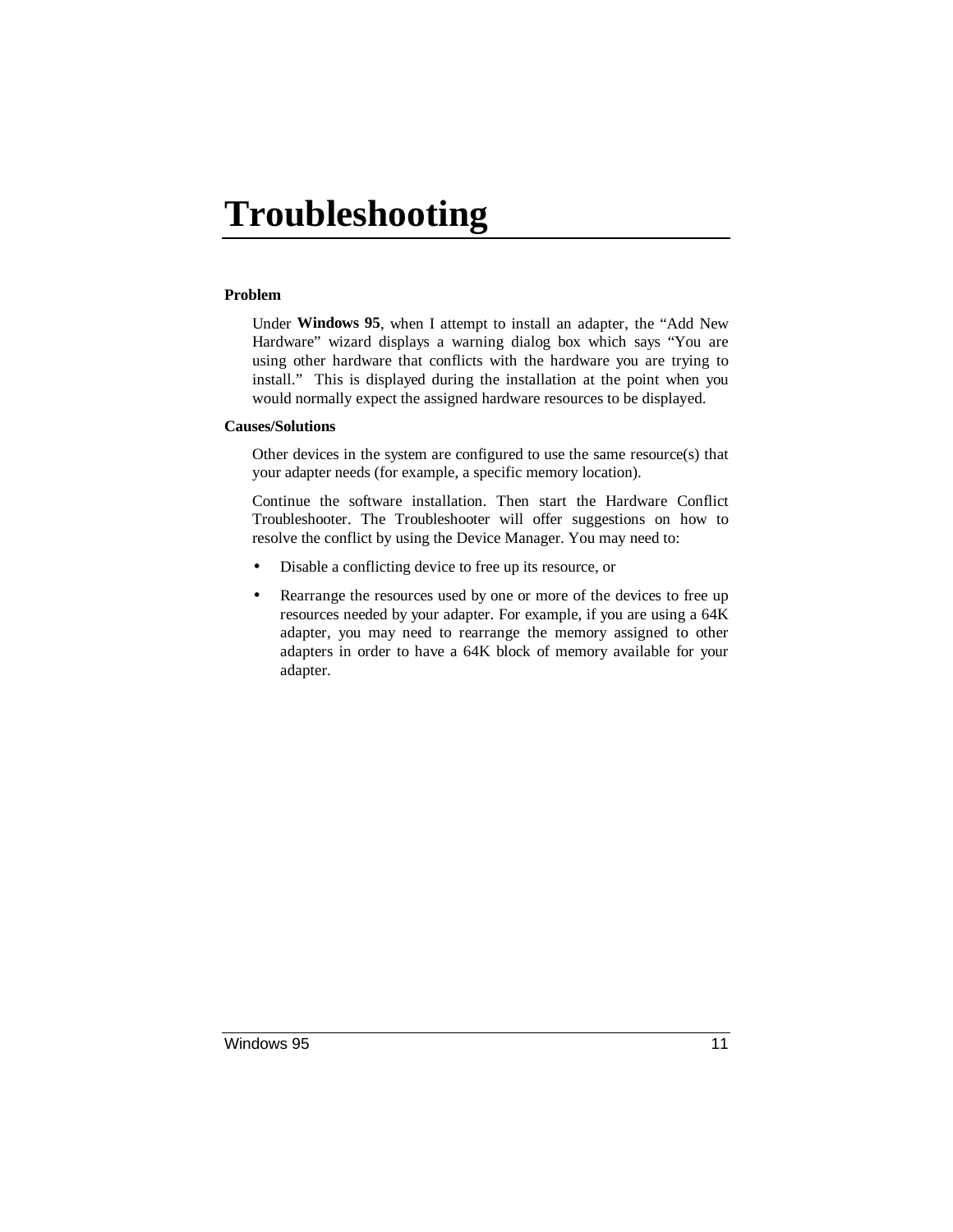#### **Problem**

When I attempt to open a Digi port in **Windows 95**, I get an error message stating that the device driver initialization failed.

#### **Causes/Solutions**

- The configuration of the device driver may not match the configuration of the adapter. Make sure that the I/O port address assigned by Windows 95 matches the address set on the ISA adapter's DIP switches. To view and modify the assigned I/O port, use the System Device Manager. Highlight the Digi adapter entry. Select Properties, then display the Resources property page.
- Verify that the assigned resources don't conflict with the resources of another device. To view the resources in use in the system, start the System Device Manager. Highlight the "Computer" entry and click on "Properties". Use the buttons to view the assigned IRQs, I/O ports and memory addresses.
- Try reconfiguring the port for a different IRQ or memory address. To modify an assigned resource, use the System Device Manager. Highlight the Digi adapter entry and click on Properties. Use the Resources property page to change the configured IRQ or memory address.
- Try disabling the IRQ. To modify an assigned resource, use the System Device Manager. Highlight the Digi adapter entry and click on Properties. Use the Resources property page to change the configured IRQ. Change the basic configuration to "Basic Configuration 1". If you no longer receive the error message, the selected IRQ may have been in conflict with another device. Either leave the IRQ disabled, or try a different IRQ.